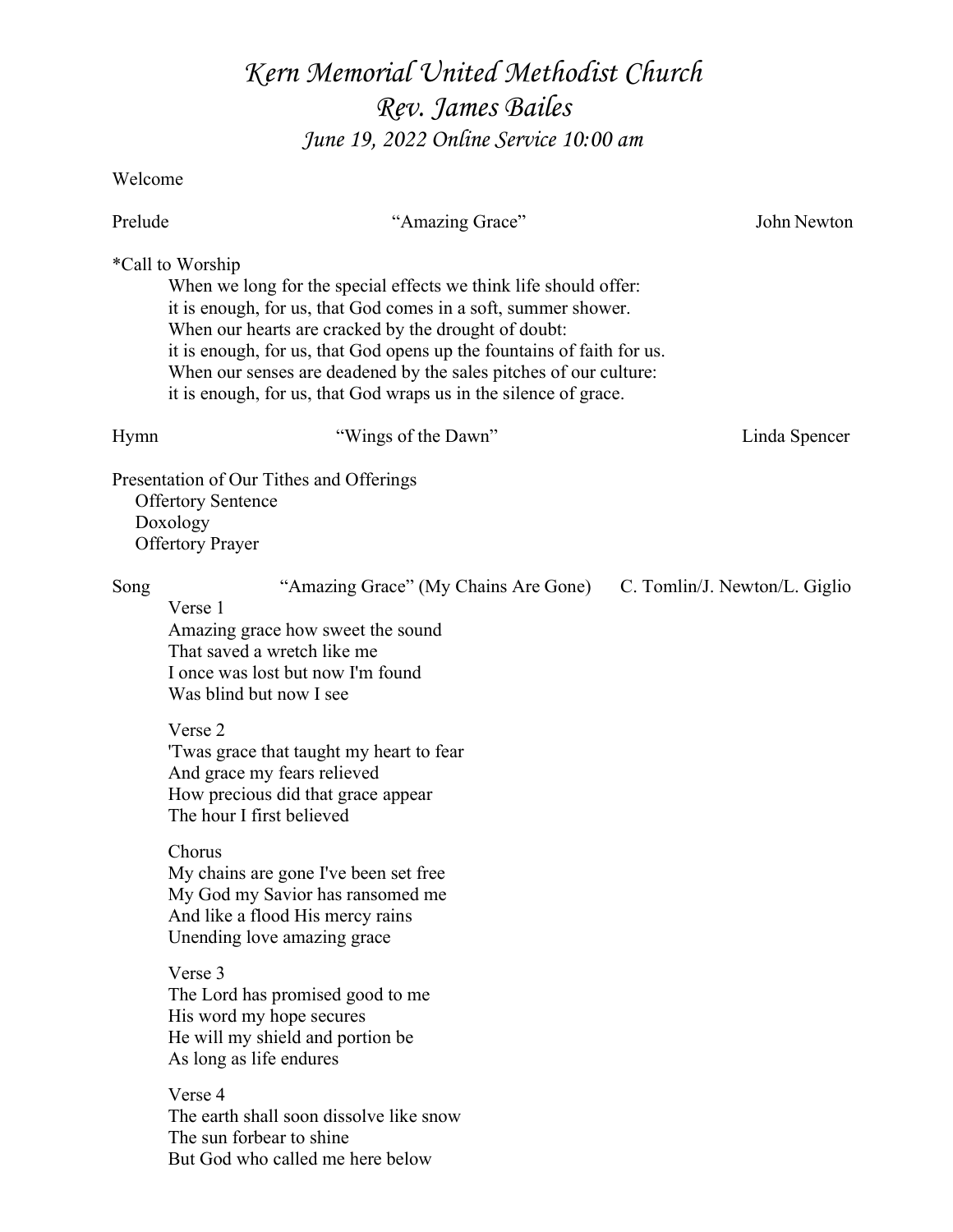Will be forever mine Will be forever mine You are forever mine

### Gospel Lesson Luke 8: 26-39

26 They sailed to the region of the Gerasenes, which is across the lake from Galilee. 27 When Jesus stepped ashore, he was met by a demon-possessed man from the town. For a long time this man had not worn clothes or lived in a house, but had lived in the tombs. 28 When he saw Jesus, he cried out and fell at his feet, shouting at the top of his voice, "What do you want with me, Jesus, Son of the Most High God? I beg you, don't torture me!" 29 For Jesus had commanded the impure spirit to come out of the man. Many times it had seized him, and though he was chained hand and foot and kept under guard, he had broken his chains and had been driven by the demon into solitary places.

30 Jesus asked him, "What is your name?"

"Legion," he replied, because many demons had gone into him. 31 And they begged Jesus repeatedly not to order them to go into the Abyss.

32 A large herd of pigs was feeding there on the hillside. The demons begged Jesus to let them go into the pigs, and he gave them permission. 33 When the demons came out of the man, they went into the pigs, and the herd rushed down the steep bank into the lake and was drowned.

34 When those tending the pigs saw what had happened, they ran off and reported this in the town and countryside, 35 and the people went out to see what had happened. When they came to Jesus, they found the man from whom the demons had gone out, sitting at Jesus' feet, dressed and in his right mind; and they were afraid. 36 Those who had seen it told the people how the demon-possessed man had been cured. 37 Then all the people of the region of the Gerasenes asked Jesus to leave them, because they were overcome with fear. So he got into the boat and left.

38 The man from whom the demons had gone out begged to go with him, but Jesus sent him away, saying, 39 "Return home and tell how much God has done for you." So the man went away and told all over town how much Jesus had done for him.

Message From Madness to Mission

Prayer

The Lord's Prayer

Our Father, who art in heaven, hallowed be Thy name. Thy kingdom come, Thy will be done, on earth as it is in heaven. Give us this day our daily bread, and forgive us our trespasses as we forgive those who trespass against us. And lead us not into temptation, but deliver us from evil. For Thine is the kingdom, and the power, and the glory, forever. Amen.

Hymn "Come and Find the Quiet Center" Shirley Murray (1) Come and find the quiet center in the crowded life we lead, find the room for hope to enter, find the frame where we are freed: Clear the chaos and the clutter, clear our eyes that we can see all the things that really matter, be at peace, and simply be.

(2) Silence is a friend who claims us, cools the heat and slows the pace, God it is who speaks and names us, knows our being, touches base, making space within our thinking, lifting shades to show the sun, raising courage when we're shrinking, finding scope for faith begun.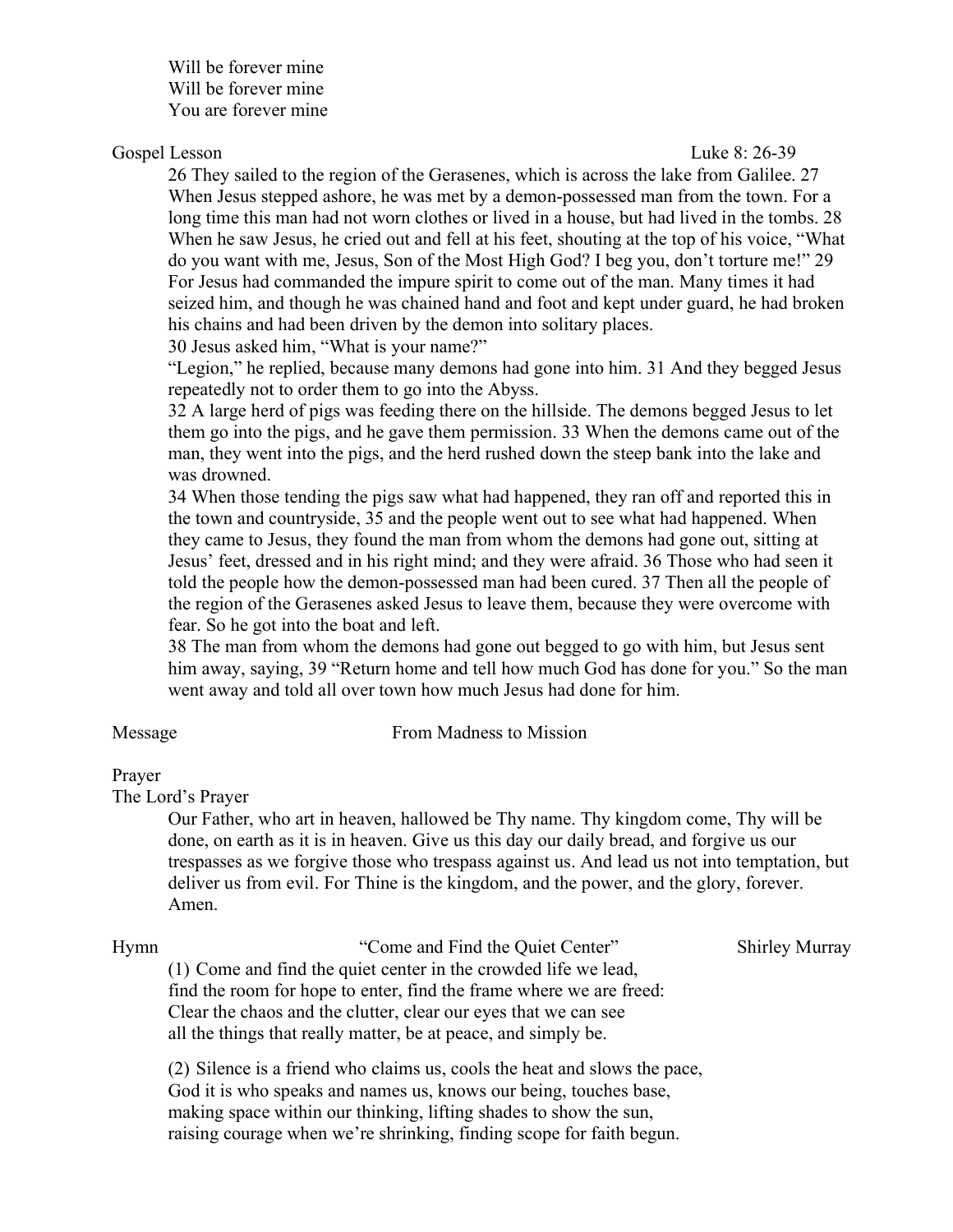(3) In the Spirit let us travel, open to each other's pain, let our loves and fears unravel, celebrate the space we gain: There's a place for deepest dreaming, there's a time for heart to care, in the Spirit's lively scheming there is always room to spare.

### \*Blessing

Postlude "Every Giant Will Fall" Chris Llewellyn/Gareth Gilkeson

Verse 1 I can see the promised land Though there's pain within the plan There is victory in the end Your love is my battle cry

### Verse 2

When my fears like Jericho Build their walls around my soul When my heart is overthrown Your love is my battle cry The anthem for all my life

#### Chorus

Every giant will fall the mountains will move Every chain of the past You've broken in two Over fear over lies we're singing the truth That nothing is impossible (with You)

Interlude Whoah (whoah)

Verse 3

There is hope within the fight In the wars that wage inside Though the shadows steal the light Your love is my battle cry The anthem for all my life

### Bridge

No greater name No higher name No stronger name Than Jesus You overcame Broke every chain Forever reign King Jesus

Ending Oh nothing is impossible

#### Announcements

Sunday, June 19, 2022

| $9:00 \text{ am}$ | Praise and Worship Service (FLC) |
|-------------------|----------------------------------|
| 10:00 am          | <b>Sunday School Classes</b>     |